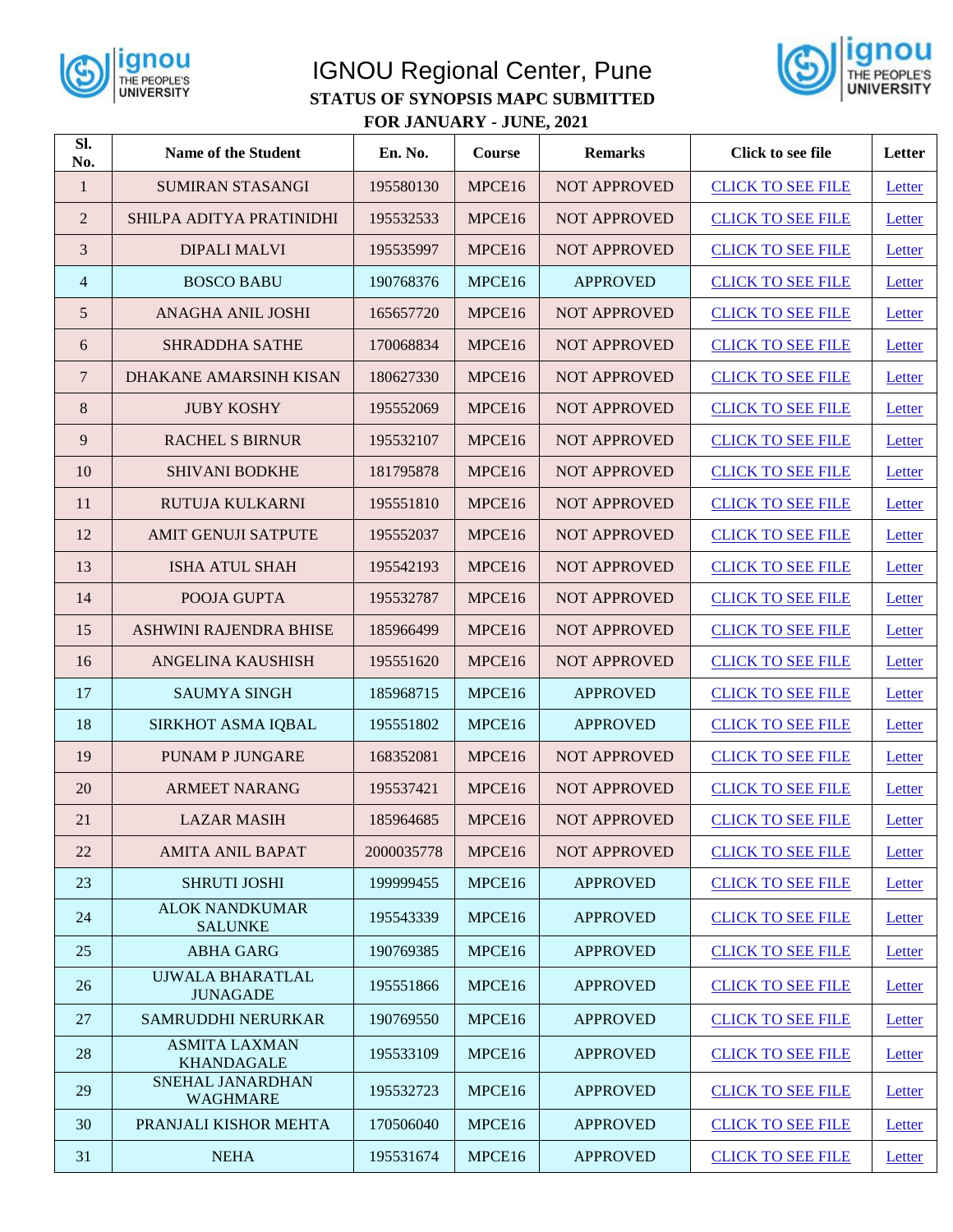| SI.<br>No. | <b>Name of the Student</b>                  | En. No.    | <b>Course</b>      | <b>Remarks</b>      | Click to see file        | Letter |
|------------|---------------------------------------------|------------|--------------------|---------------------|--------------------------|--------|
| 32         | <b>ANITA SACHIN DANGE</b>                   | 195577622  | MPCE16             | <b>APPROVED</b>     | <b>CLICK TO SEE FILE</b> | Letter |
| 33         | DEEPAK RAJENDRA PATIL                       | 175724305  | MPCE16             | <b>APPROVED</b>     | <b>CLICK TO SEE FILE</b> | Letter |
| 34         | <b>MEMON LUBNA</b>                          | 195540208  | MPCE16             | <b>APPROVED</b>     | <b>CLICK TO SEE FILE</b> | Letter |
| 35         | <b>FEMINAS</b>                              | 2000225130 | MPCE16             | <b>APPROVED</b>     | <b>CLICK TO SEE FILE</b> | Letter |
| 36         | <b>SHIVNARAYAN KHANDRE</b>                  | 2002238286 | MPCE16             | <b>APPROVED</b>     | <b>CLICK TO SEE FILE</b> | Letter |
| 37         | <b>RICHA VERMA</b>                          | 2000036136 | MPCE16             | APPROVED            | <b>CLICK TO SEE FILE</b> | Letter |
| 38         | <b>NILIMA REVANKAR</b>                      | 190784879  | MPCE16             | <b>APPROVED</b>     | <b>CLICK TO SEE FILE</b> | Letter |
| 39         | DEVI KRISHNA K I                            | 180620921  | MPCE16             | <b>APPROVED</b>     | <b>CLICK TO SEE FILE</b> | Letter |
| 40         | <b>SOUMYA DEEP DAS</b>                      | 185947696  | MPCE16             | <b>APPROVED</b>     | <b>CLICK TO SEE FILE</b> | Letter |
| 41         | <b>GAURI AMBAVKAR</b>                       | 2001597701 | MPCE16             | <b>APPROVED</b>     | <b>CLICK TO SEE FILE</b> | Letter |
| 42         | <b>VILAS NARAYAN BOMBLE</b>                 | 156178762  | MPCE16             | <b>APPROVED</b>     | <b>CLICK TO SEE FILE</b> | Letter |
| 43         | PALLAVI MODI                                | 187603766  | MPCE16             | <b>APPROVED</b>     | <b>CLICK TO SEE FILE</b> | Letter |
| 44         | <b>SAYALI BHARATKUMAR</b><br><b>MEHTA</b>   | 187586566  | MPCE16             | <b>APPROVED</b>     | <b>CLICK TO SEE FILE</b> | Letter |
| 45         | AJAYESHWARI BAJIRAO<br><b>DESAI</b>         | 168485505  | MPCE16             | <b>APPROVED</b>     | <b>CLICK TO SEE FILE</b> | Letter |
| 46         | ANURADHA PISHARODY                          | 195531310  | MPCE26             | <b>NOT APPROVED</b> | <b>CLICK TO SEE FILE</b> | Letter |
| 47         | <b>SUJATA ADESH GOKHALE</b>                 | 187564546  | MPCE26             | <b>NOT APPROVED</b> | <b>CLICK TO SEE FILE</b> | Letter |
| 48         | PRITI SRIVASTAVA                            | 185966743  | MPCE26             | <b>NOT APPROVED</b> | <b>CLICK TO SEE FILE</b> | Letter |
| 49         | VANDANA KANDARI                             | 190783282  | MPCE26             | <b>APPROVED</b>     | <b>CLICK TO SEE FILE</b> | Letter |
| 50         | NATASHA AJGAONKAR                           | 195539038  | MPCE26             | <b>NOT APPROVED</b> | <b>CLICK TO SEE FILE</b> | Letter |
| 51         | SHILPA MARWAHA                              | 190772448  | MPCE <sub>26</sub> | <b>NOT APPROVED</b> | <b>CLICK TO SEE FILE</b> | Letter |
| 52         | <b>MANISHA KAMLESH</b><br><b>KOTHARI</b>    | 2000224410 | MPCE26             | <b>APPROVED</b>     | <b>CLICK TO SEE FILE</b> | Letter |
| 53         | <b>SHAIKH IMRAN SHAIKH</b><br><b>RAMZAN</b> | 2001061690 | MPCE26             | <b>APPROVED</b>     | <b>CLICK TO SEE FILE</b> | Letter |
| 54         | KAVITA MURLIDHAR BAHETI                     | 187564585  | MPCE26             | <b>APPROVED</b>     | <b>CLICK TO SEE FILE</b> | Letter |
| 55         | NEELIMA SAHEBRAO KADAM                      | 190783551  | MPCE26             | <b>APPROVED</b>     | <b>CLICK TO SEE FILE</b> | Letter |
| 56         | PATIL PRIYANKA KRISHNA                      | 195537152  | MPCE26             | <b>APPROVED</b>     | <b>CLICK TO SEE FILE</b> | Letter |
| 57         | <b>ARUN DEGAONKAR</b>                       | 195536104  | MPCE26             | <b>APPROVED</b>     | <b>CLICK TO SEE FILE</b> | Letter |
| 58         | <b>SHILPA SANDEEP</b><br><b>KHANAPURKAR</b> | 195557147  | MPCE26             | <b>APPROVED</b>     | <b>CLICK TO SEE FILE</b> | Letter |
| 59         | <b>VAISHALI GOVIND</b><br><b>MARALKAR</b>   | 180628048  | MPCE26             | <b>NOT APPROVED</b> | <b>CLICK TO SEE FILE</b> | Letter |
| 60         | PRIYANKA JOSHI                              | 190769543  | MPCE26             | <b>NOT APPROVED</b> | <b>CLICK TO SEE FILE</b> | Letter |
| 61         | <b>KARNA BHASKAR PATIL</b>                  | 195532153  | MPCE26             | <b>APPROVED</b>     | <b>CLICK TO SEE FILE</b> | Letter |
| 62         | KOUSALLYA ASHOKRAO<br><b>CHINCHOLE</b>      | 195577464  | MPCE26             | <b>NOT APPROVED</b> | <b>CLICK TO SEE FILE</b> | Letter |
| 63         | PADMINI SATHE                               | 195580487  | MPCE26             | <b>NOT APPROVED</b> | <b>CLICK TO SEE FILE</b> | Letter |
| 64         | VRUSHALI SANTOSH SWAMI                      | 195552162  | MPCE26             | <b>NOT APPROVED</b> | <b>CLICK TO SEE FILE</b> | Letter |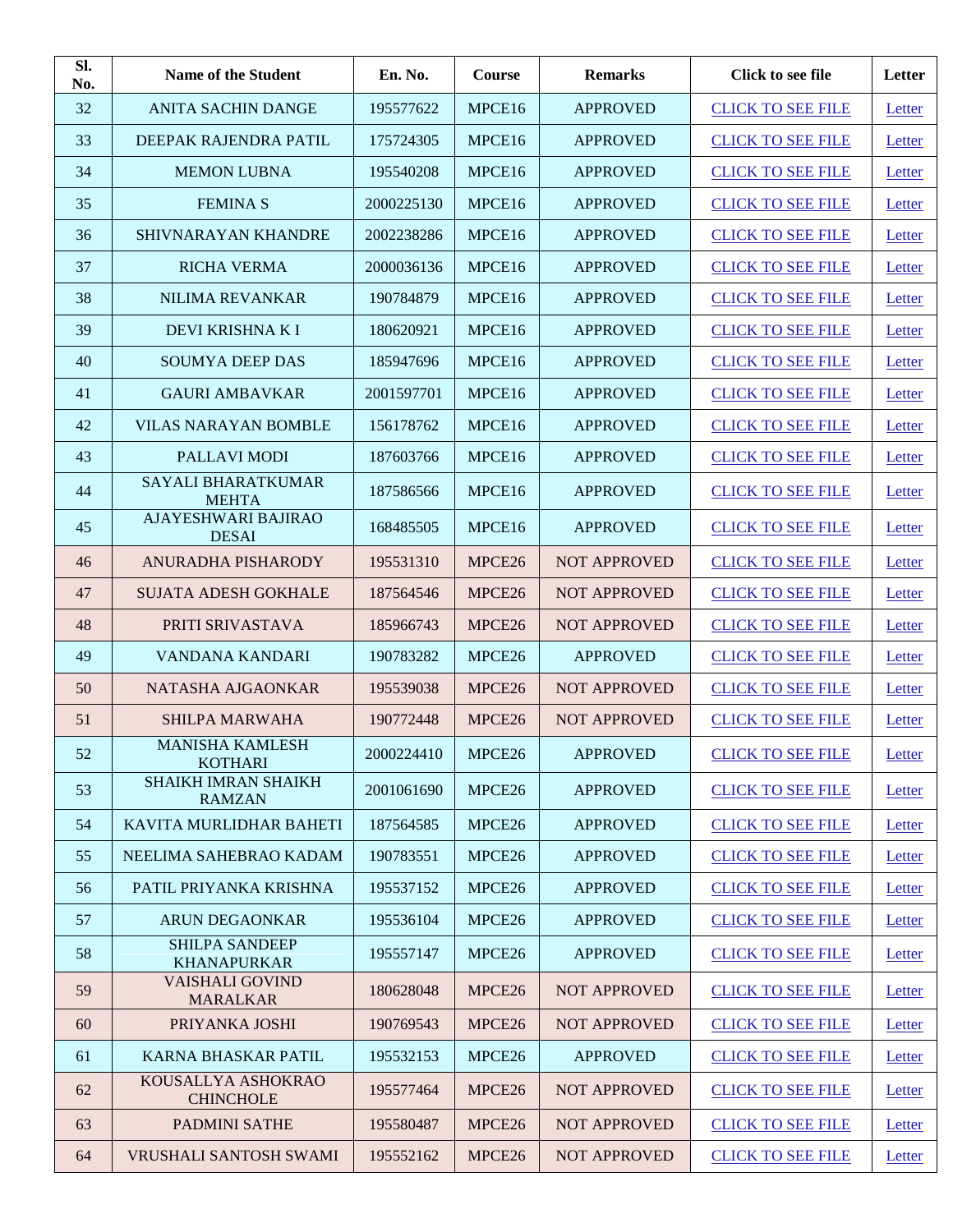| Sl.<br>No. | <b>Name of the Student</b>                      | En. No.    | Course             | <b>Remarks</b>      | Click to see file        | Letter |
|------------|-------------------------------------------------|------------|--------------------|---------------------|--------------------------|--------|
| 65         | <b>GODBOLE BHALCHANDRA</b><br><b>BALKRISHNA</b> | 195537754  | MPCE26             | <b>NOT APPROVED</b> | <b>CLICK TO SEE FILE</b> | Letter |
| 66         | HUZEFA MOTIWALLA                                | 195538147  | MPCE26             | <b>NOT APPROVED</b> | <b>CLICK TO SEE FILE</b> | Letter |
| 67         | <b>KARISHMA RAUNDAL</b><br><b>SCHUMACHER</b>    | 181227212  | MPCE <sub>26</sub> | <b>APPROVED</b>     | <b>CLICK TO SEE FILE</b> | Letter |
| 68         | <b>GANESH ANANTRAO</b><br><b>MUDEGAONKAR</b>    | 168689678  | MPCE26             | <b>NOT APPROVED</b> | <b>CLICK TO SEE FILE</b> | Letter |
| 69         | PAYAL DHANVIJ                                   | 195538978  | MPCE26             | <b>NOT APPROVED</b> | <b>CLICK TO SEE FILE</b> | Letter |
| 70         | <b>NAYAN SURESH GONDALE</b>                     | 195579941  | MPCE26             | <b>NOT APPROVED</b> | <b>CLICK TO SEE FILE</b> | Letter |
| 71         | <b>SAMPADA ABHIJEET</b><br><b>NAIKSATAM</b>     | 195579973  | MPCE26             | <b>NOT APPROVED</b> | <b>CLICK TO SEE FILE</b> | Letter |
| 72         | <b>NIKITA KALE</b>                              | 195536594  | MPCE26             | <b>NOT APPROVED</b> | <b>CLICK TO SEE FILE</b> | Letter |
| 73         | TRISHALA SANJAY DHAIT                           | 190770870  | MPCE26             | <b>NOT APPROVED</b> | <b>CLICK TO SEE FILE</b> | Letter |
| 74         | KASHMIRA RAJESH SHINDE                          | 180628553  | MPCE <sub>26</sub> | <b>NOT APPROVED</b> | <b>CLICK TO SEE FILE</b> | Letter |
| 75         | <b>DESHPANDE SUCHETA</b><br><b>SURESH</b>       | 156185704  | MPCE <sub>26</sub> | <b>NOT APPROVED</b> | <b>CLICK TO SEE FILE</b> | Letter |
| 76         | <b>MANU ANAND</b>                               | 195551454  | MPCE26             | <b>APPROVED</b>     | <b>CLICK TO SEE FILE</b> | Letter |
| 77         | <b>CANDIE ANAND</b>                             | 195551461  | MPCE <sub>26</sub> | <b>NOT APPROVED</b> | <b>CLICK TO SEE FILE</b> | Letter |
| 78         | <b>RICHA DAS</b>                                | 195540000  | MPCE16             | <b>NOT APPROVED</b> | <b>CLICK TO SEE FILE</b> | Letter |
| 79         | POONAM NARAYAN SUTAR                            | 175701330  | MPCE <sub>26</sub> | <b>APPROVED</b>     | <b>CLICK TO SEE FILE</b> | Letter |
| 80         | <b>ABDULRASHID CHAND</b><br><b>ATTAR</b>        | 195537636  | MPCE26             | <b>APPROVED</b>     | <b>CLICK TO SEE FILE</b> | Letter |
| 81         | POONAM KALE                                     | 180624359  | MPCE <sub>26</sub> | <b>APPROVED</b>     | <b>CLICK TO SEE FILE</b> | Letter |
| 82         | UTKARSHA ATUL BAG                               | 190782090  | MPCE26             | <b>APPROVED</b>     | <b>CLICK TO SEE FILE</b> | Letter |
| 83         | <b>TANUJA PAHURKAR</b>                          | 185949858  | MPCE26             | <b>APPROVED</b>     | <b>CLICK TO SEE FILE</b> | Letter |
| 84         | ROHIT JOSHI                                     | 2001521666 | MPCE26             | <b>APPROVED</b>     | <b>CLICK TO SEE FILE</b> | Letter |
| 85         | <b>SHRUTI VERMA</b>                             | 190770659  | MPCE26             | <b>APPROVED</b>     | <b>CLICK TO SEE FILE</b> | Letter |
| 86         | PARANJAPE SAMPADA<br><b>SANJAY</b>              | 165671255  | MPCE26             | <b>APPROVED</b>     | <b>CLICK TO SEE FILE</b> | Letter |
| 87         | PREETI SAHA                                     | 195578402  | MPCE26             | <b>NOT APPROVED</b> | <b>CLICK TO SEE FILE</b> | Letter |
| 88         | NANDITA CHAUBEY                                 | 195538803  | MPCE26             | <b>APPROVED</b>     | <b>CLICK TO SEE FILE</b> | Letter |
| 89         | <b>FAIZA MOAZZAM MOMIN</b>                      | 196930226  | MPCE26             | <b>NOT APPROVED</b> | <b>CLICK TO SEE FILE</b> | Letter |
| 90         | PRASAD P CHOTHWE                                | 185948437  | MPCE26             | <b>APPROVED</b>     | <b>CLICK TO SEE FILE</b> | Letter |
| 91         | <b>CHARUTA PALSODKAR</b>                        | 195572537  | MPCE26             | <b>APPROVED</b>     | <b>CLICK TO SEE FILE</b> | Letter |
| 92         | <b>SAYALI SURESH LOKHANDE</b>                   | 195552044  | MPCE26             | <b>APPROVED</b>     | <b>CLICK TO SEE FILE</b> | Letter |
| 93         | <b>SHIVALI SAXENA</b>                           | 185967143  | MPCE26             | <b>APPROVED</b>     | <b>CLICK TO SEE FILE</b> | Letter |
| 94         | SONALI GENUJI SATPUTE                           | 195552051  | MPCE26             | <b>APPROVED</b>     | <b>CLICK TO SEE FILE</b> | Letter |
| 95         | <b>SAARAH FEROZ KHAN</b>                        | 185966585  | MPCE26             | <b>APPROVED</b>     | <b>CLICK TO SEE FILE</b> | Letter |
| 96         | <b>RADHIKA DAS</b>                              | 195572583  | MPCE26             | <b>NOT APPROVED</b> | <b>CLICK TO SEE FILE</b> | Letter |
| 97         | KEJAL ASHOK SARVAIYA                            | 195555261  | MPCE26             | <b>APPROVED</b>     | <b>CLICK TO SEE FILE</b> | Letter |